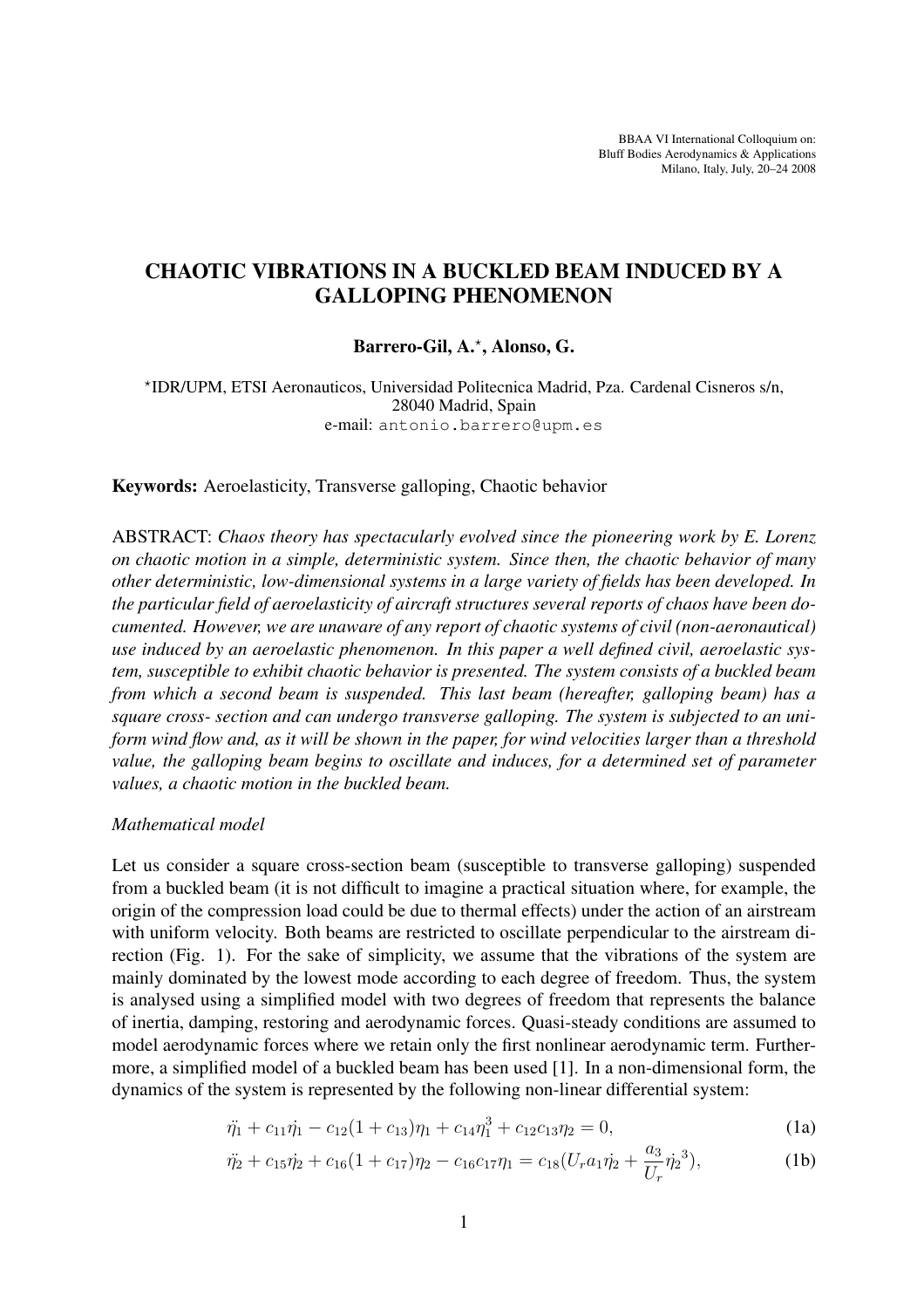where,

$$
\eta = y/D; \quad \tau = \omega_2 t; \quad c_{11} = \frac{c_1}{m_1 \omega_2} - \frac{\rho U^2 D a}{2m_1 \omega_2}; \quad c_{12} = -\frac{k_1}{m_1 \omega_2}; \quad c_{13} = \frac{k_1}{k_1}; \quad c_{14} = \frac{k_{13} D^2}{m_1 \omega_2^2};
$$
\n
$$
c_{15} = \frac{c_2}{m_2 \omega_2}; \quad c_{16} = \frac{k_2}{m_2 \omega_2^2} = 1; \quad c_{17} = k_{12}/k_2; \quad c_{18} = \frac{\rho D^2}{2m_2}; \quad U_r = U/\omega_2 D; \quad (\cdot) = d/d\tau.
$$

and  $a_1$ ,  $a_3$  are, respectively, the first and third order coefficients of aeroelastic force ( $a_1 = 2.7$ ) and  $a_3 = -168$  for a square section [2]).



Figure 1: Graphical representation of the physical system and schematic model as a coupled oscillator.

The set (1) consists of two coupled non-linear and ordinary autonomous differential equations. Neither the system properties nor the forces action on the beams (we do not consider turbulence in the airstream) vary randomly with time and, consequently, the system is fully deterministic. If the nonlinearities appearing in the equations are strong, then a scenario of deterministic chaotic motion could appear as a consequence of the parameter values in the system.

Direct inspection of equations (1) does not lead to an easy, qualitative prediction on whether the system can turn chaotic. However, for values of the coupling parameter  $c_{17}$  small compared with the stiffness of the galloping beam,  $c_{16}$ , equations 1a and 1b decouples. Under this assumption,  $\eta_2$  in Eq. 1a becomes a forcing term with a known time dependence. This Eq. 1a becomes the extensively studied Duffing-Holmes equation that exhibits, as it is well known, a chaotic behavior within a certain parameter range.

#### *Numerical results, bifurcation diagram and chaotic behavior*

In equations 1a and 1b there are several parameters characterizing the dynamic behavior. The high dimension of space parameter leads to the practical impossibility of complete parameter study. Thus, the study must restrict to a certain set of the most important physical variables in the problem. The most interesting one is to keep the system characteristics (e.g, mass, structural damping and stiffness) fixed and take the external actions (velocity of airstream and compressive axial load) as control parameters. To make the analysis as transparent as possible is analysed first the dynamic of the system with velocity of airstream as the only control parameter. Finally, a study with the two control parameters is presented.

## *Bifurcation diagram with* U<sup>r</sup> *as control parameter*

The system under study is in a slowly evolving environment, so its coefficient  $U_r$  experiments a gradual change. In nonlinear systems, behavior can change very suddenly and, depending of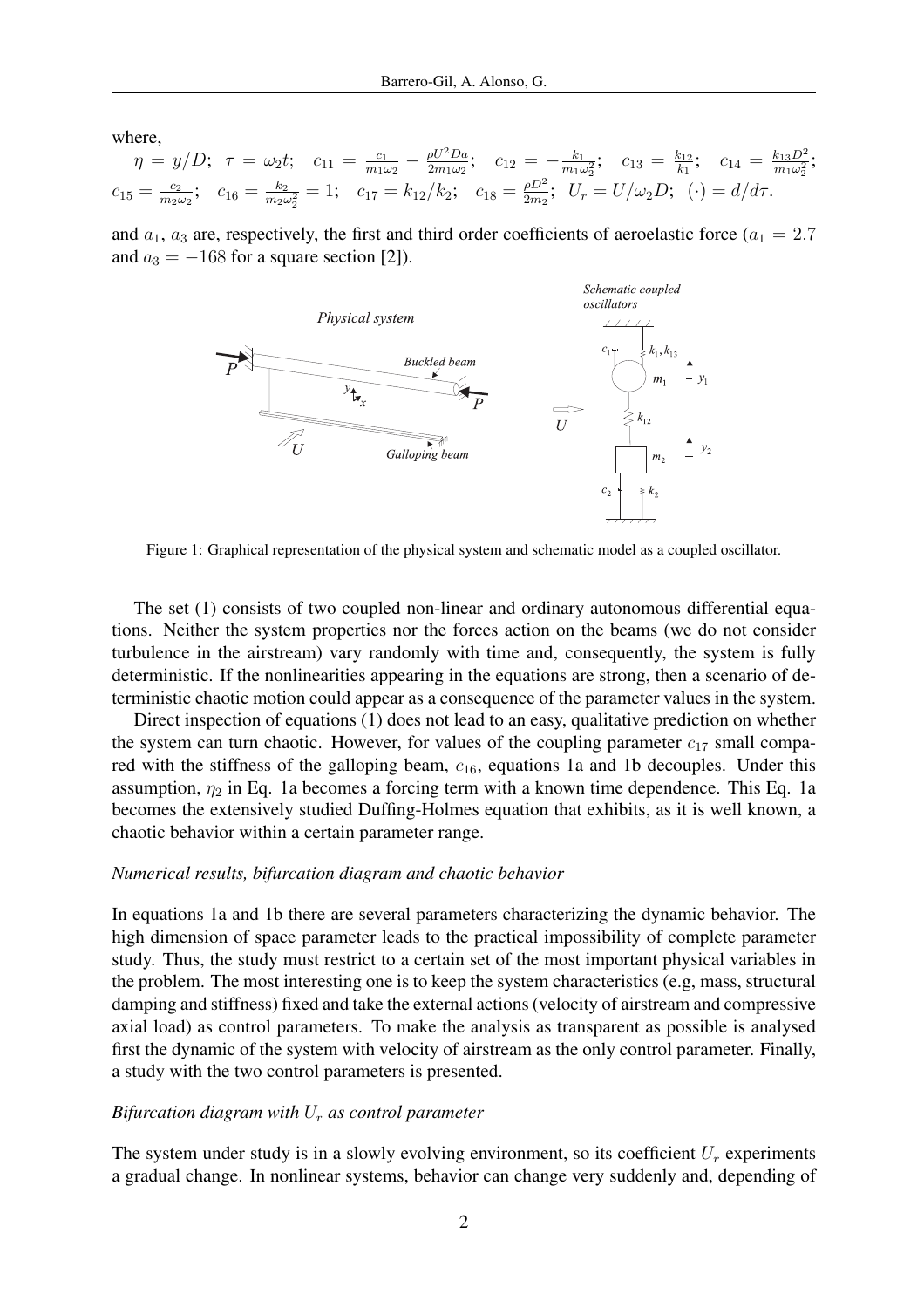the velocity of the wind, the buckled beam can be found in a state of static equilibrium, periodic oscillations around the equilibrium state or chaotic oscillations. Based on the precedent discussion, the original system (equations 1a and 1b) has been integrated with fixed values of the parameters. The parameters taken are  $c_{11} = 0.3^1$ ,  $c_{12} = 1.5$ ,  $c_{13} = -2/3$ ,  $c_{14} = 0.5$ ,  $c_{15} = 0.01$ ,  $c_{16} = 1$ ,  $c_{17} = 0.001$ ,  $c_{18} = 0.001$  and the wind parameter,  $U_r$ , is taken as the control parameter and bifurcation diagram has been computed in order to achieve the possible behaviors as the reduced velocity varies. In figure 2 the result obtained with a standard numerical Runge-Kutta algorithm is plotted. Four distinct regions according to the value of reduced velocity can be discern: (i)  $U_r < 3.7$  the instability of galloping has not begun yet and the buckled beam remains in the static equilibrium position, (ii)  $3.7 < U_r < 4.4$  the galloping beam is oscillating and induces a periodic vibration around the static equilibrium position in the buckled beam, (iii)  $4.4 < U_r < 6.6$  the oscillations in the buckled beam turn erratic and chaotic and (iv)  $U_r > 6.6$ vibrations in the buckled beam recover a periodic characteristic.



Figure 2: Bifurcation diagram for system with  $U_r$  as a control parameter and  $d = (\eta_1^2 + \dot{\eta}_1^2)^{1/2}$ 

From figure 2 it is clear that region (iii) can be considered as chaotic, although for values of reduced velocity between 4.8 and 5.4 the motion is not totally chaotic (numerical simulations in this region shows periods of chaos coexisting with periods with periodic motion). In figure 3 time series generated by numerical simulation after a considerable number of transient cycles and the corresponding phase projection for  $U_r = 6$  are shown. The top part of this figure shows the response of the buckled beam and the lower part the response of the galloping beam. From the figure can be observed that the buckled beam is oscillating in a somewhat erratic manner about, and between, the two static equilibrium positions, located at  $\eta_1 = \pm 1$ .

## *Analysis of chaotic regions with the wind velocity,* Ur*, and the compressive load,* c12*, as control parameters*

To investigate the possibility of chaotic motion a numerical study for the parameter of compressive load ranging from 0 to 5 and  $U_r$  varying from 0 to 12 has been carried out. Principal lower

<sup>&</sup>lt;sup>1</sup>We consider that this parameter is dominated by structural damping and aerodynamic damping is a second order effect.